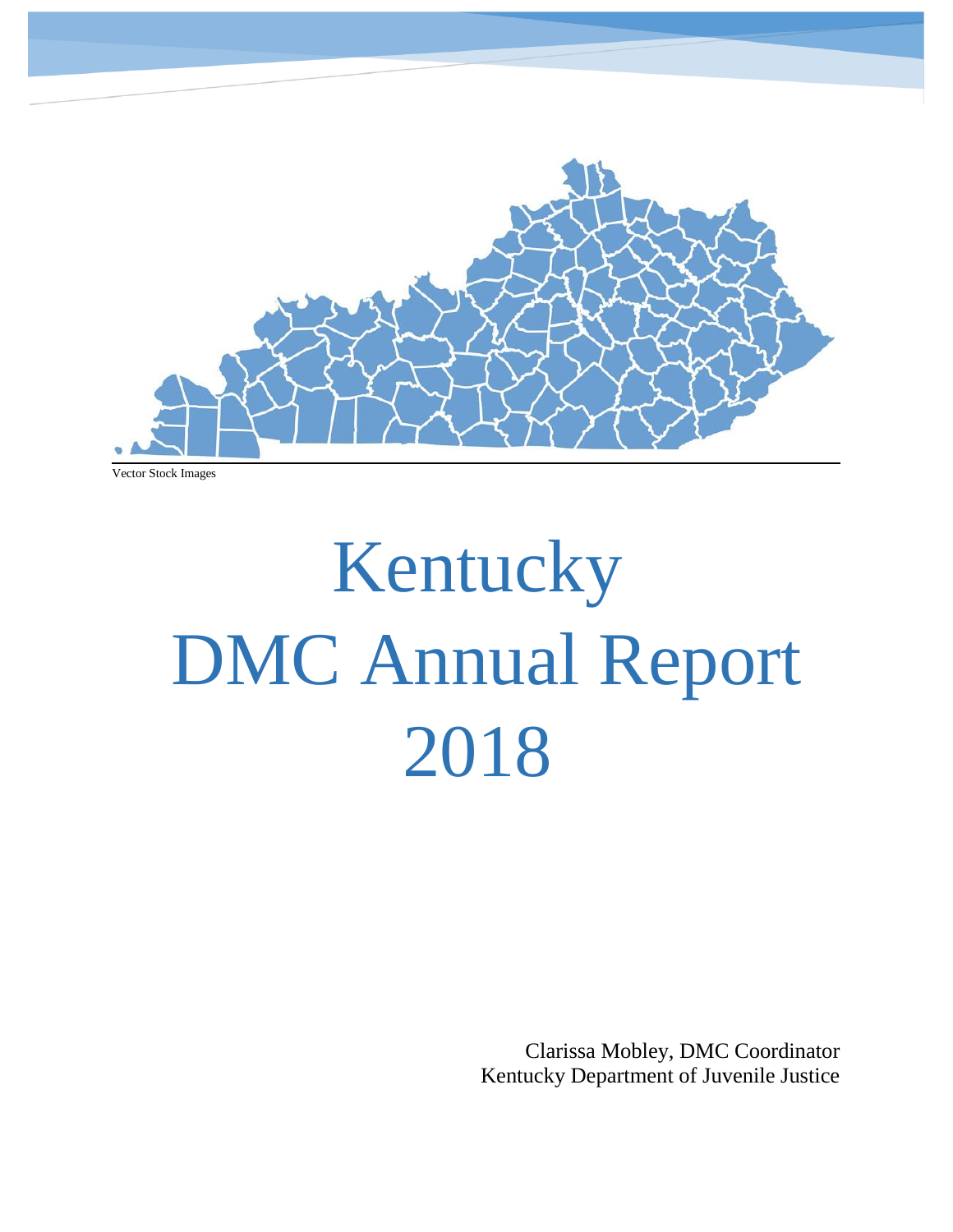#### **Introduction**

## **DMC Coordination in Kentucky**

 Kentucky's DMC reduction work is coordinated by the state DMC Coordinator through the Subcommittee for Equity and Justice for All Youth (SEJAY). The SEJAY is a subcommittee of the State Advisory Group (SAG), in Kentucky known as the Juvenile Justice Advisory Board (JJAB). SEJAY's membership consists of subject matter experts in DMC from public and private youth serving agencies, tasked the development and implementation Kentucky's 3-year strategic plan.

# **I. Identify statewide data at research-based points of potential disparity**

 In Kentucky, there are three main agencies serving youth impacted by the juvenile justice system: The Kentucky Administrative Office of the Courts (AOC), Kentucky Department of Juvenile Justice (DJJ), and Louisville Metro Youth Detention Services (LMYDS).

 Each agency collects and interprets its own data, with no integrated system, resulting in a timely remains elusive for the State of Kentucky. To date, this process and practice remains lengthy and oftentimes does not conclude in time to utilize the most recent data for pertinent reports, including the annual required reporting for OJJDP. Once data is obtained, difficulties for utilization remain. Each agency has a unique identifier for each youth and/or case for youth entering their data collection and reporting. Following a youth throughout the system, in regards to data, is fragmented data sharing system. Consistent processes for accessibility, collection and analysis of all pertinent juvenile justice and youth crime related data that is comprehensive, consistent and agency, but these identifiers are not consistent across each agency, resulting in another barrier for difficult and impacts the strength and confidence of the data being collected and reported.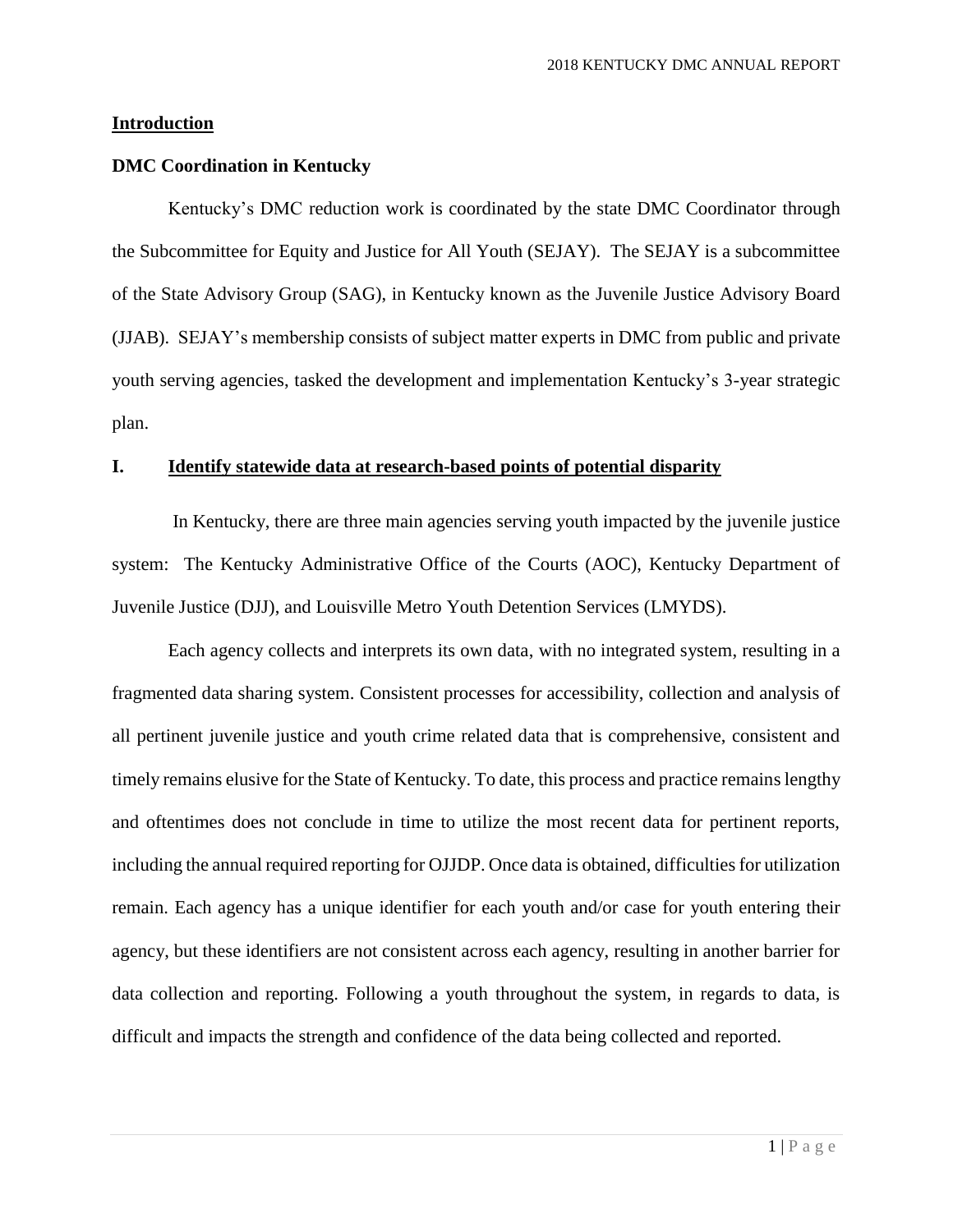To address the need for data sharing, AOC and DJJ have an MOU for the release of data. Table 1 reflects Kentucky's required data collection points.

# *Table 1: FY 2016*

|                           | Race:      | <b>White</b> | <b>Black</b>    | <b>American Indian</b> | <b>Asian</b> | <b>Hispanic</b> |
|---------------------------|------------|--------------|-----------------|------------------------|--------------|-----------------|
| Population                |            | 374546       | 47866           | 811                    | 8732         | 23795           |
| Arrest                    | Number     | 14320        | 5959            | 61                     | 68           | 210             |
|                           | Percentage | 3.82%        | 12.45%          | 7.52%                  | 0.78%        | 0.88%           |
| Diversion                 | Number     | 4544         | 1076            | 0                      | 0            | 179             |
|                           | Percentage | 1.21%        | 2.25%           | 0.00%                  | 0.00%        | 0.75%           |
| Detention                 | Number     | 2110         | 791             |                        |              | 114             |
|                           | Percentage | 0.56%        | 1.65%           | 0.49%                  | 0.06%        | 0.48%           |
| Secure Confinement Number |            | 313          | 1045            | 0                      |              | 10              |
|                           | Percentage | 0.08%        | 2.18%           | 0.00%                  | 0.02%        | 0.04%           |
| <b>Adult Transfer</b>     | Number     | 14           | 32 <sup>2</sup> | 0                      | 0            | 0               |
|                           | Percentage | 0.00%        | 0.07%           | 0.00%                  | 0.00%        | 0.00%           |

(National Center for Juvenile Justice, 2016; DJJ; Perdue, Shepard, Morris, et.al, 2018; LMYDS)

#### Data was accessed for each point from the entities below:

#### \*Arrest (AOC).

 *Notation: Because Kentucky does not arrest youth, the "arrest" decision point has been supplemented with "complaints filed" with the Court Designated Worker (CDW). Complaint is defined as: "a verified statement that sets forth allegations regarding a child and contains sufficient facts supporting any subsequent petition that may be filed in court"(Perdue, Shepard, Morris, et.al, 2018).*

- \* Division (AOC)
- \* Detention: (DJJ)
- \* Secure Confinement: (DJJ & LMYDS)
- \* Adult transfer: (DJJ)

# **II. Develop an action plan**

# **1. What do your DMC numbers tell you about your jurisdiction?**

 Kentucky has, for the last several years, relied on the 2014 statewide assessment recommendations, along with the updated data from the previous state plan, were used to guide the 2018-2020 state plan. According to the assessment, "the 2010 data is recommendations to guide the statewide DMC reduction efforts. These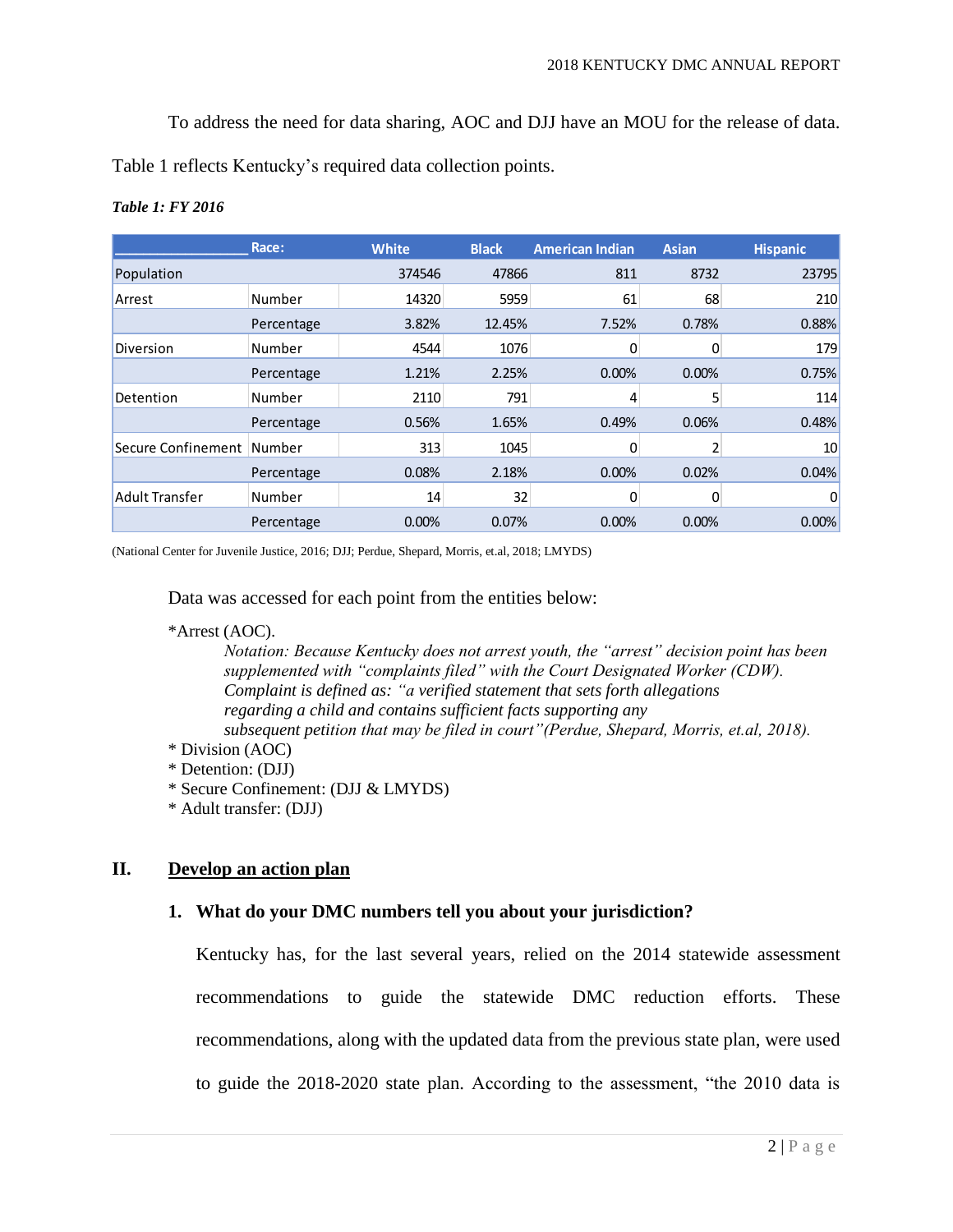Christian- and shows magnitude and volume support for the selection of Hardin County color were referral, cases detained, and cases found guilty. In order to combat this issue, three of these counties (Fayette, Jefferson, and Hardin) applied for and received grant funding for capacity building, assessment and/or interventions in reducing DMC in their communities. Christian County did not apply for a grant, but as a community, color have seen the most significant increase in disparities due to the unintended consequences of Senate Bill 200, Kentucky juvenile justice reform law, created in consistent with the original three targeted DMC counties- Jefferson, Lexington, and as the fourth community assessed in this study" (DMC Assessment, 2014). The goals of the state plan focus on DMC numbers specifically in these four counties, that have the highest minority populations according to the assessment. The assessment showed that in Kentucky, the contact points with the most significant differences for youth of worked to establish school justice partnerships in an effort to reduce DMC. Youth of 2014. For example, youth of color have higher rates of complaints (public and status), diversion overrides, commitments to the Department of Juvenile Justice, and transfers to adult court (Dawson-Edwards, Higgins, Rausch, and Tewksbury, 2014).

# **2. What would success in DMC reduction look like for your state?**

The SAG (Juvenile Justice Advisory Board-JJAB) strategic plan has as two specific goals aimed at reducing DMC. To help meet the strategic planning goals, the JJAB established the Subcommittee for Equity and Justice for All Youth (SEJAY), which has been tasked with focusing specifically on DMC. The goal of the SEJAY is **"to reduce overrepresentation of minorities at referrals and throughout the system."**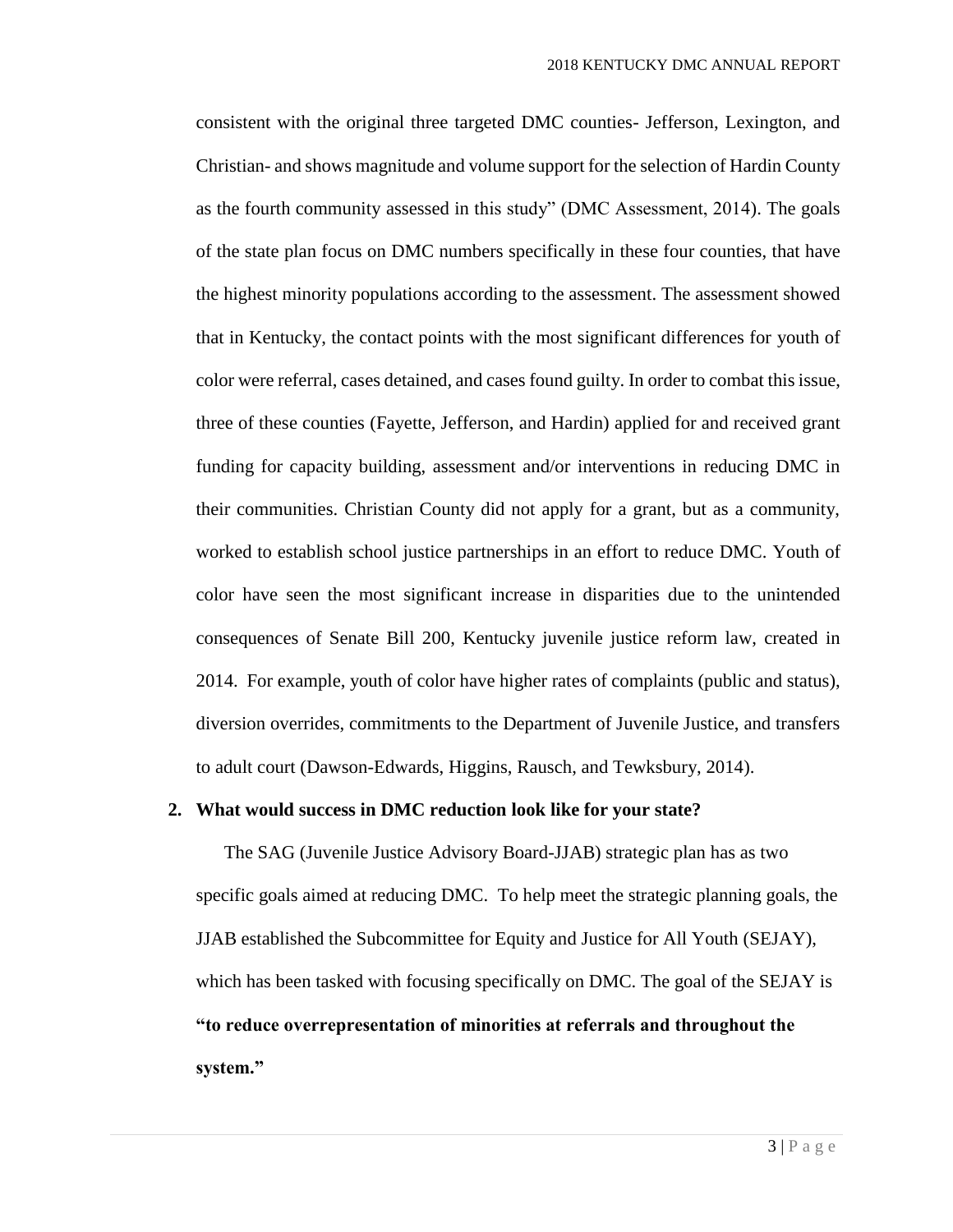The first DMC specific goal from the statewide strategic plan is **"To advance equity for minority youth groups, related to juvenile justice system involvement and service provisions."** One of the major objectives towards reaching this goal is to complete an updated statewide assessment. This will allow Kentucky to obtain current data to lend to updated recommendations to reduce DMC. The recommendations from the assessment will drive the continued work towards DMC reduction.

The second DMC specific goal from the statewide strategic plan is to **"Ensure compliance with all four (4) core requirements of the Juvenile Justice and Delinquency Prevention Act (JJDPA) (Deinstitutionalization of Status Offenders (DS), Jail Removal, Sight and Sound Separation, and DMC".** The current plan was developed prior to the 2018 Juvenile Justice Reauthorization Act (JJRA). Kentucky will update the wording to reflect the federal change during the annual strategic planning update meeting.

Based on the goals of the JJAB statewide strategic plan, and current statewide DMC assessment, the SEJAY developed a subcommittee strategic plan to work towards meeting the states goal of reducing DMC.

To address the overarching issue of disproportionality in Kentucky, legislation was recently proposed to address this issue. The bill would mandate improved agency monitoring and data collection, provide solutions for reducing admissions to detention. The bill also addresses transfers to adult court, as this is one of the biggest areas of disparity in Kentucky.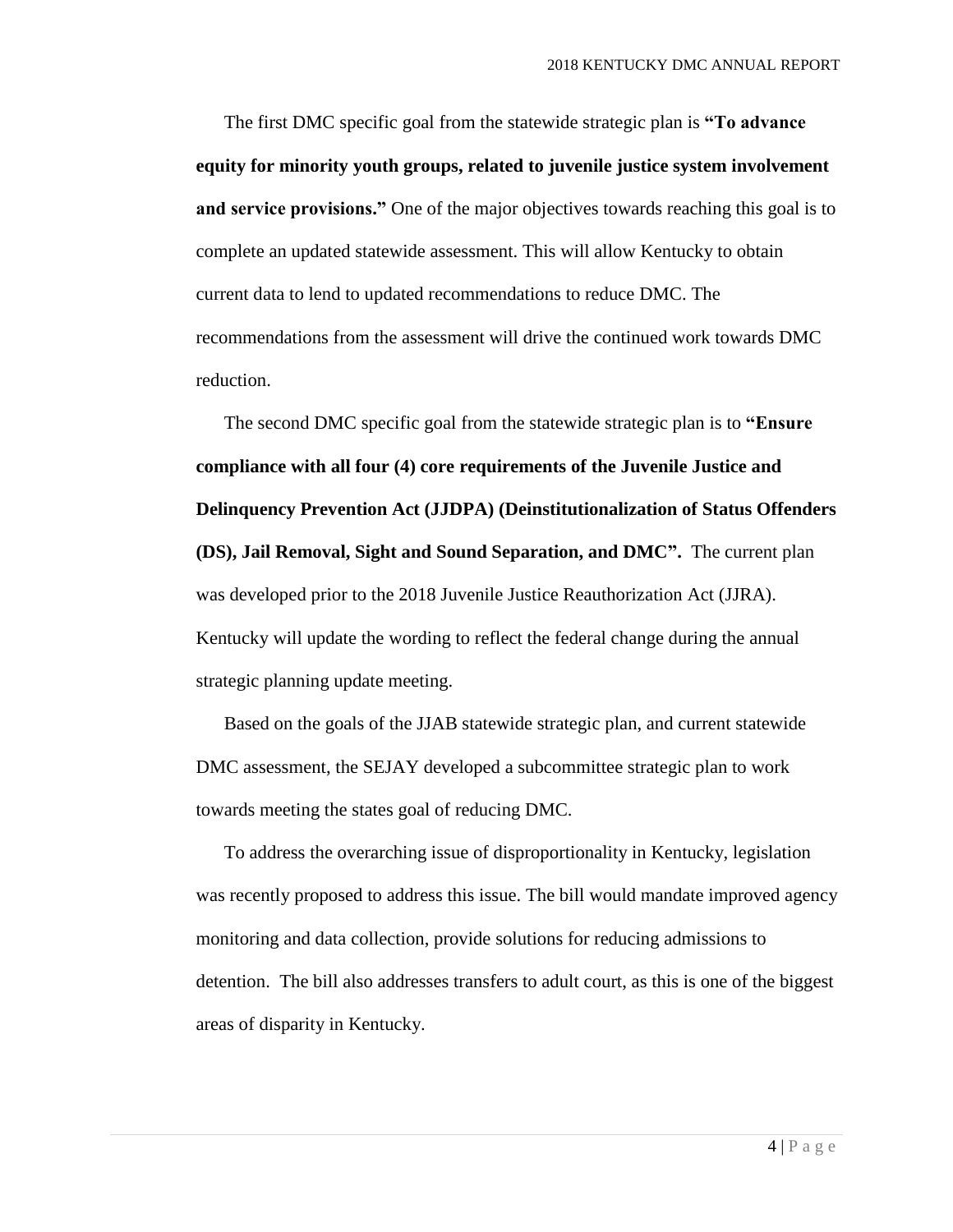### **3. How much do you want to reduce DMC next year?**

Based on Kentucky trends, Kentucky aims to reduce the number of youth of color at each contact point. Data trends reflect that while more youth have been diverted from the system since statewide reform, more youth are overrepresented in the number of cases denied for division, as well as continuing deeper in the system for longer periods of time. The decrease would be apparent in the areas identified: arrest, diversion, detention, secure confinement, transfer to adult court (youthful offenders; as well as at points specific to Kentucky such as referrals). The JJAB plans to accomplish this goal by focusing on a more community level approach to increase knowledge about the DMC.

The JJAB plans to implement "community conversations" across the state to learn what issues and barriers each community is facing in reducing DMC. In order to effectively share the data collected at these community conversations across the state, JJAB will hold a conference in the fall of 2019 and include sessions focused on DMC, current trends in data, as well as sharing information from other parts of the state with individuals and agencies that work with system involved youth.

Based on the SEJAY strategic plan, SEJAY will address this goal through the objective of increasing community/organizational capacity by developing and launching community specific and focused DMC resources and processes, based on advocacy-based philosophies that include but are not limited to;

a) information sharing that is community friendly and usable,

b) ongoing, pertinent research,

c) education and training,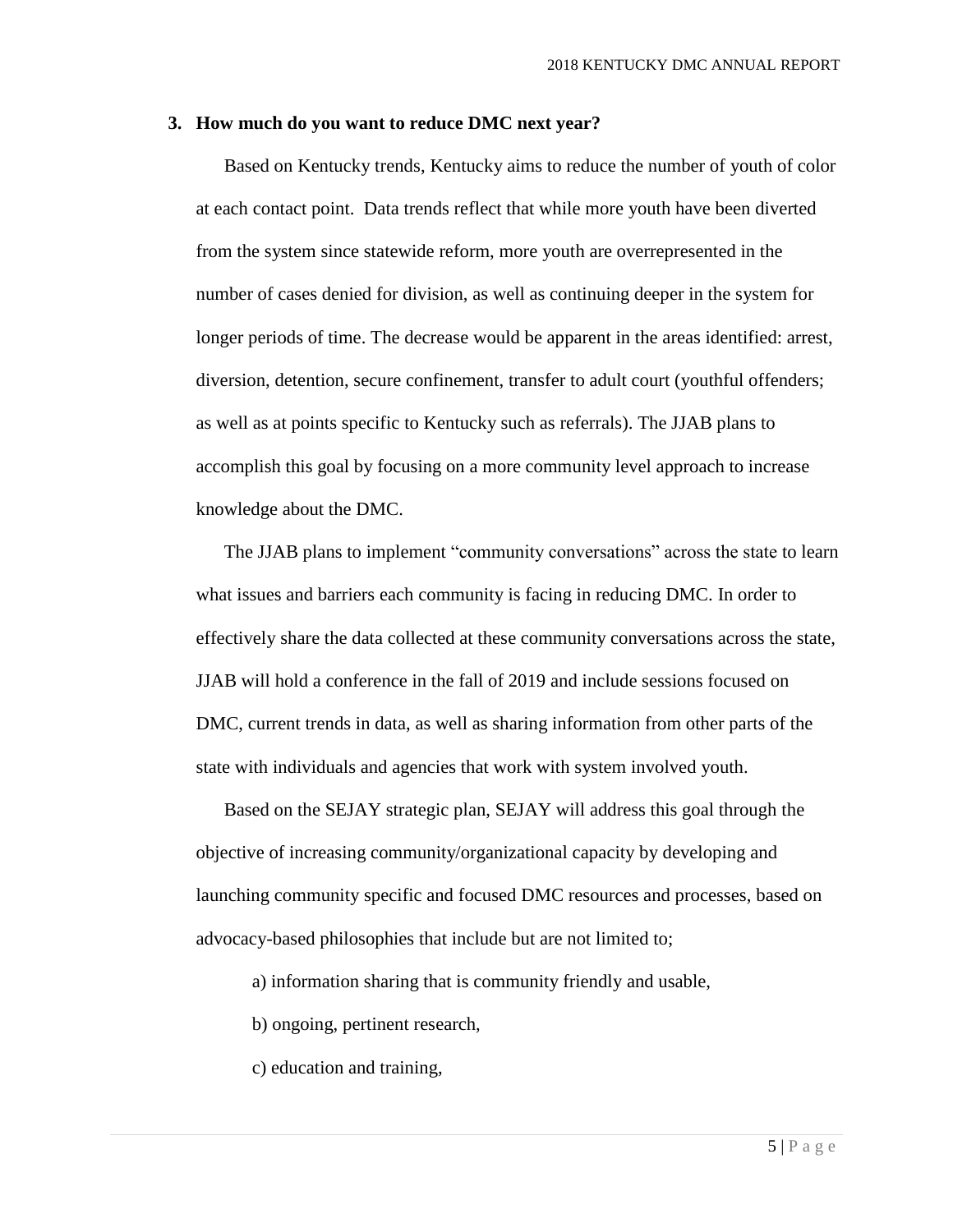d) technical support, and

e) community capacity building.

Kentucky will also continue to work to improve overall system effectiveness by collecting, utilizing, and sharing data and management systems for data. One example in which Kentucky is currently working to reduce DMC is by implementing restorative justice practices. Western Kentucky University has received a funding from the JJAB with the goal of implementing these practices in Hardin County, and has been successful in addressing the issue of DMC in that community.

#### **4. Is that reasonable? If yes, why?**

Yes, the plan to reduce DMC in Kentucky is achievable. A portion of what the data is showing is that reform has not reduced DMC, but has instead pushed youth of color further into the system. Over the last several years, the number of admissions and bookings into facilities has declined, but as a state there is more that can be done. This will be possible due to the goals and projects that come from both the DMC JJAB strategic plan goals as well as the specific SEJAY work plan aimed at reducing DMC. Securing an updated statewide assessment will aid the state in moving forward with the specific work around reducing DMC. This, along with the community conversations across the state, will drive the continued work to reduce DMC.

#### **5. What do you need from OJJDP to be successful with your plan?**

Continued technical assistance from OJJDP would be greatly appreciated. The most beneficial thing that OJJDP can do to support Kentucky is through providing guidance around the implementation of the JJRA and the shift from DMC to RED. Clearer monitoring expectations and a deeper understanding of the compliance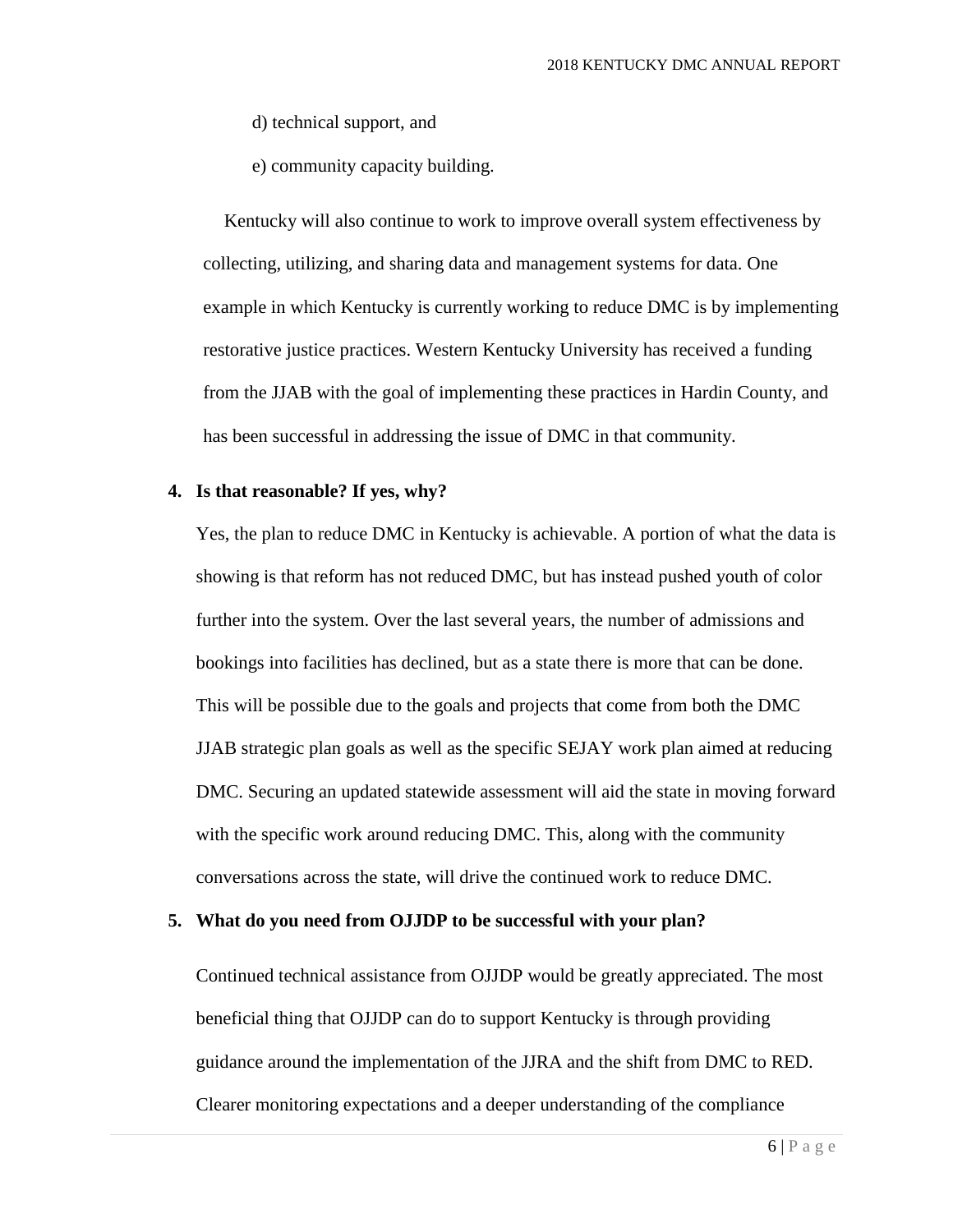requirements would be helpful in moving forward to better understand the role this will play in the work to reduce DMC. Kentucky would also benefit from continued notification of current research, trends, and best practices around DMC.

# **6. What safeguards will you put in place to ensure that as you work to reduce DMC, you are still protecting the public, holding youth accountable, and equipping youth to live crime-free, productive lives?**

 facilities and upon reentry. Additionally, through proposed legislation, Kentucky As Kentucky moves forward with reducing DMC, public safety is vital as well as ensuring that youth understand the consequences of their behaviors. Kentucky continues to work to achieve this through preventative services, training for staff working directly with youth, and educational opportunities offered to youth while in continues to focus on improving data collection, sharing, and increasing communication among agencies working with juveniles. In order for juvenile reform practices to be effective, it is important that communities work collaboratively to assist youth with the support they need to become law abiding, productive members of the Commonwealth.